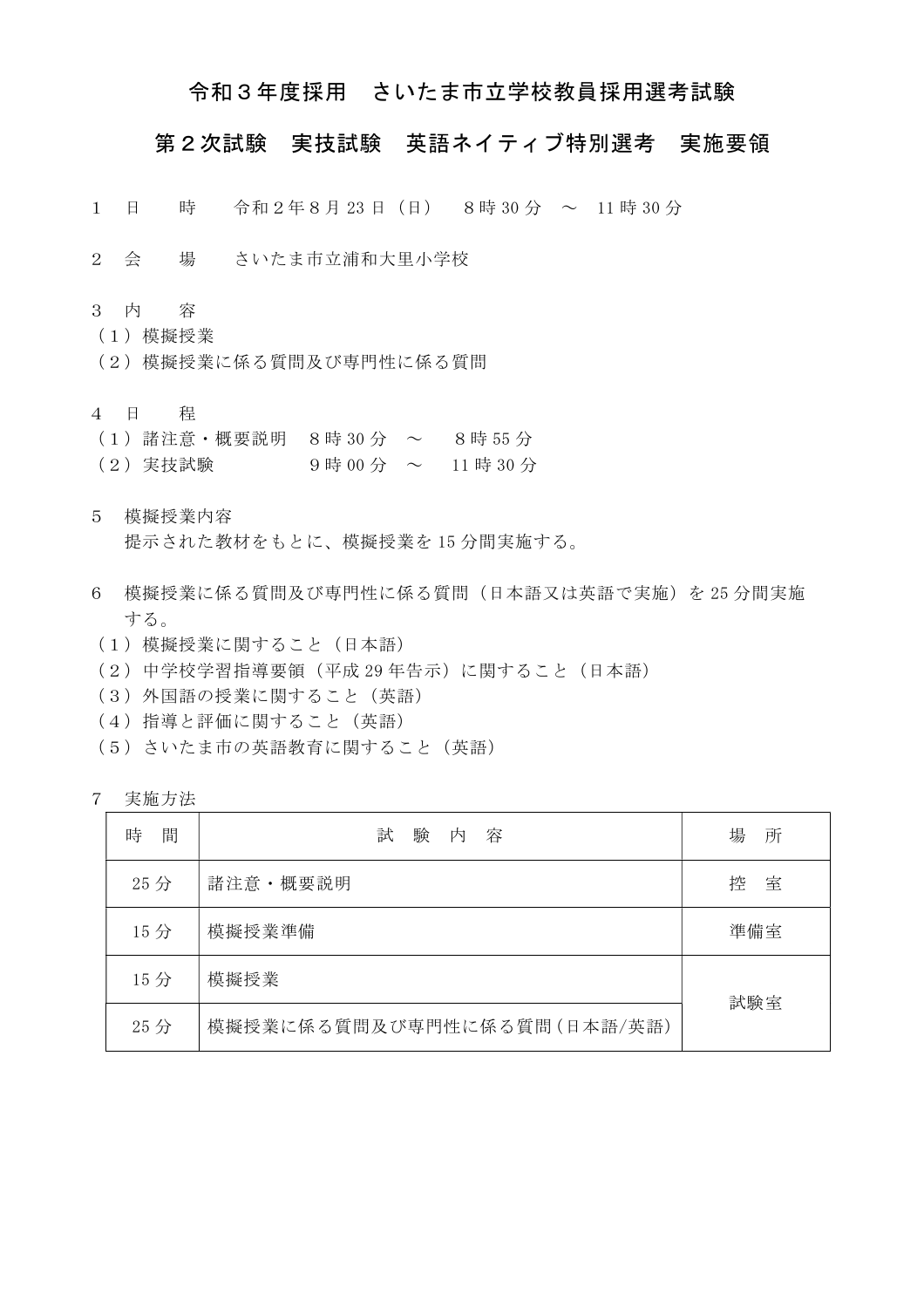### 令和3年度採用 さいたま市立学校教員採用選考試験 第2次試験 実技試験 英語ネイティブ特別選考 模擬授業

# 【課題】Please conduct a 15-minute model lesson according to the following instructions.

### ※ **You have 15 minutes to prepare for the lesson.**

#### **Situation**

Please conduct the first lesson of the unit described as below:

In this unit of eight lessons, students will choose their favorite book, movie or anime and introduce that story's characters to their classmates. To do so, they will choose a book, movie or anime and map ideas and take notes about the story's characters. Then they will prepare a persuasive presentation to raise interest in that book, movie, or anime. Last they will give a presentation and answer others' questions.

Through this unit, you want them to develop the following skills:

(A) To give a presentation with feeling and persuade others to raise interest.

(B) To give a well-organized presentation with an opening, body and ending.

(C) To be able to ask questions to learn more.

#### 1 Objectives of this lesson

- ・To understand the unit contents and have interest in the unit activities.
- ・To tell others about one's favorite book, movie or anime.

### 2 Students

- are 1st graders. (12-13 years old)
- have not learned the following grammar points but will learn them in this unit:

"Who is this boy? He is my friend."

"This is Anna. Do you know her?"

- have not seen the Presentation model [Sample] before.

### 3 Material

Presentation model [Sample]

### 4 Other points

- ・You can make your own materials by using the markers, papers and scissors in this room.
- ・You can bring and use the materials and note to the examination room.
- ・You can use the blackboard, pieces of chalk (white, red and yellow) and magnets available in the examination room.
- ・During the model lesson, the examiners will **not** respond or react to you. Please imagine and pretend that students are there and talking back to you.
- ・After the lesson, please hand over all the things you used for this lesson, such as the note, the sample and the materials to the examiner.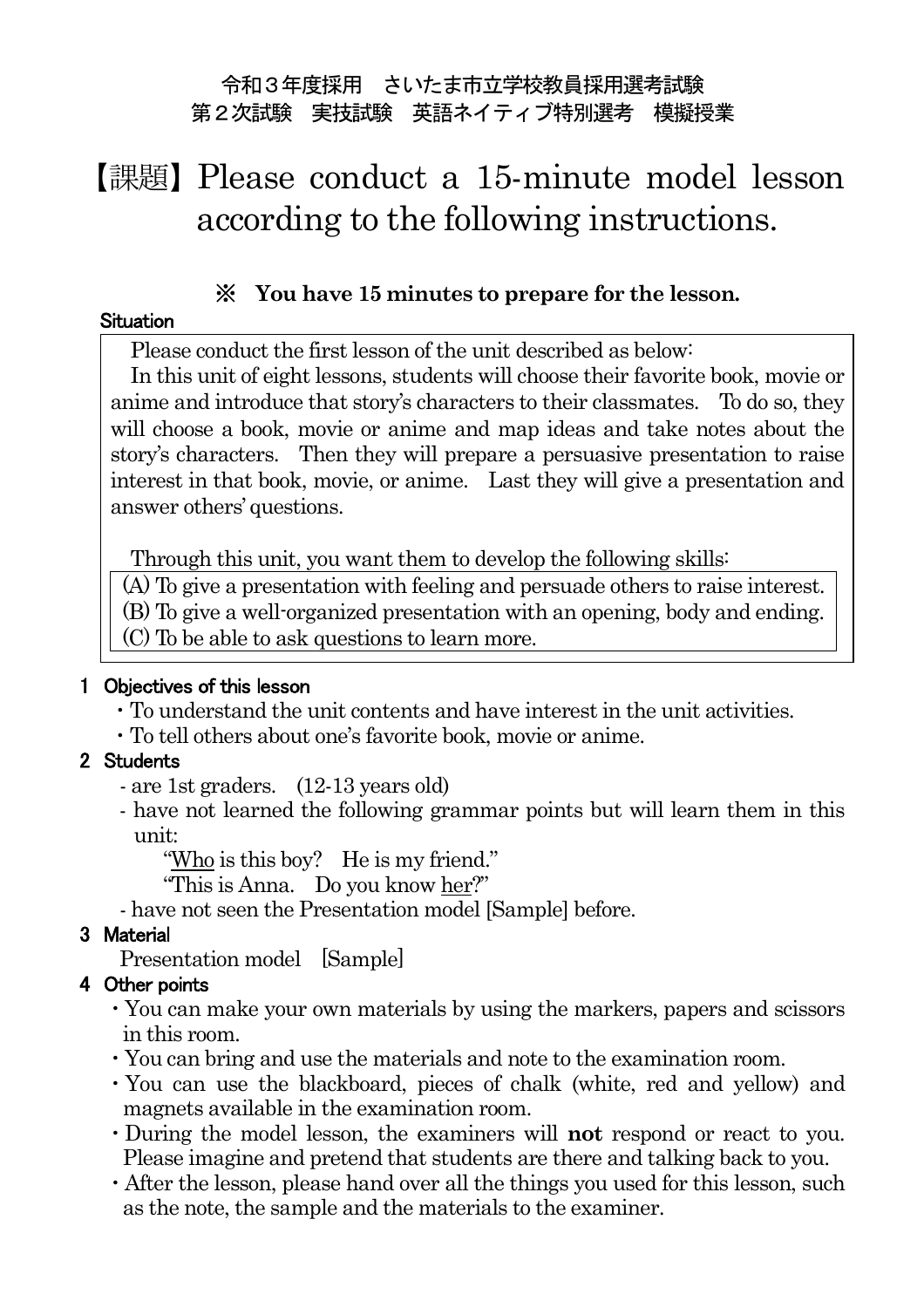## 【note】(This note will not be used for assessment.)

| <b>Activity Steps / Time</b>                       |                 |  | Content                                            |  | <b>Materials</b><br>/Assessment criteria |  |
|----------------------------------------------------|-----------------|--|----------------------------------------------------|--|------------------------------------------|--|
| $\bigcirc$                                         | Greeting        |  |                                                    |  |                                          |  |
| $\bigcirc$                                         | Warm-Up         |  | You don't need to conduct this part of the lesson. |  |                                          |  |
|                                                    |                 |  |                                                    |  |                                          |  |
| 10min                                              |                 |  | Please start from this part of the lesson.         |  |                                          |  |
|                                                    |                 |  |                                                    |  |                                          |  |
|                                                    |                 |  |                                                    |  |                                          |  |
|                                                    |                 |  |                                                    |  |                                          |  |
|                                                    |                 |  |                                                    |  |                                          |  |
|                                                    |                 |  |                                                    |  |                                          |  |
|                                                    |                 |  |                                                    |  |                                          |  |
|                                                    |                 |  |                                                    |  |                                          |  |
|                                                    |                 |  |                                                    |  |                                          |  |
|                                                    |                 |  |                                                    |  |                                          |  |
|                                                    |                 |  |                                                    |  |                                          |  |
|                                                    |                 |  |                                                    |  |                                          |  |
|                                                    |                 |  |                                                    |  |                                          |  |
|                                                    |                 |  |                                                    |  |                                          |  |
|                                                    |                 |  |                                                    |  |                                          |  |
|                                                    |                 |  |                                                    |  |                                          |  |
|                                                    |                 |  |                                                    |  |                                          |  |
|                                                    |                 |  |                                                    |  |                                          |  |
|                                                    |                 |  |                                                    |  |                                          |  |
|                                                    |                 |  |                                                    |  |                                          |  |
|                                                    |                 |  |                                                    |  |                                          |  |
|                                                    |                 |  |                                                    |  |                                          |  |
|                                                    |                 |  |                                                    |  |                                          |  |
|                                                    | 35min           |  |                                                    |  |                                          |  |
| $\bigcirc$ Feedback and Assessment                 |                 |  |                                                    |  |                                          |  |
|                                                    |                 |  |                                                    |  |                                          |  |
| You don't need to conduct this part of the lesson. |                 |  |                                                    |  |                                          |  |
|                                                    | $5\mathrm{min}$ |  |                                                    |  |                                          |  |

※Please hand in this paper after the demonstration.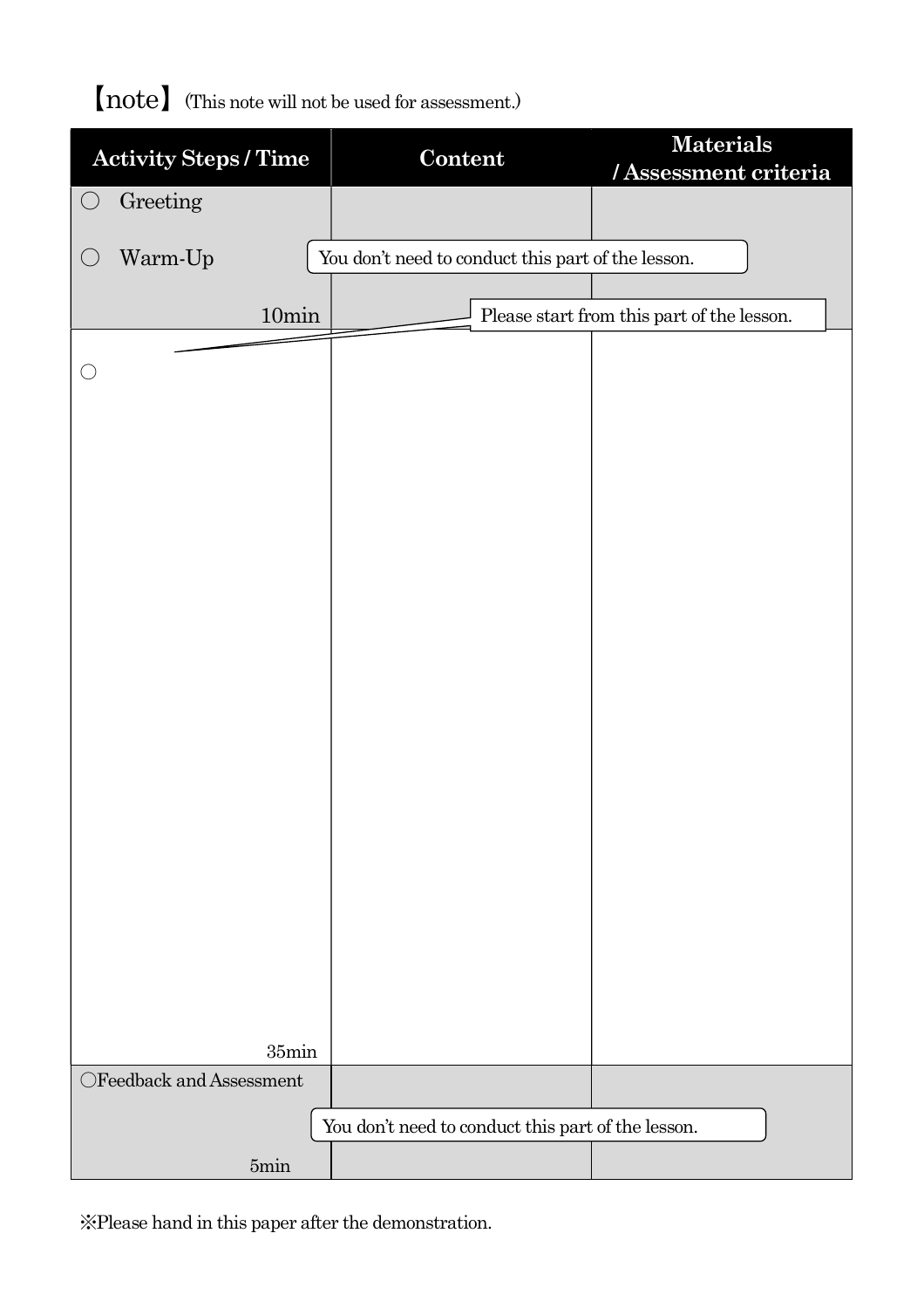## 【Sample】

## My Favorite Characters Presentation



Hello. Do you like exciting stories? My favorite book is "The Hobbit".



Look at this character. Do you know him? His name is Bilbo. He is a hobbit. He is small but he is brave. He has a magic ring. I like him because he is kind and funny.

Look at these characters. Their names are Gandalf and Thorin. They are very strong. Gandalf is a wizard. He does magic very well. Thorin is a warrior. He likes gold very much. He fights very well. I like them because they always have exciting adventures.



Please read "The Hobbit". Thank you for listening. Do you have any questions?